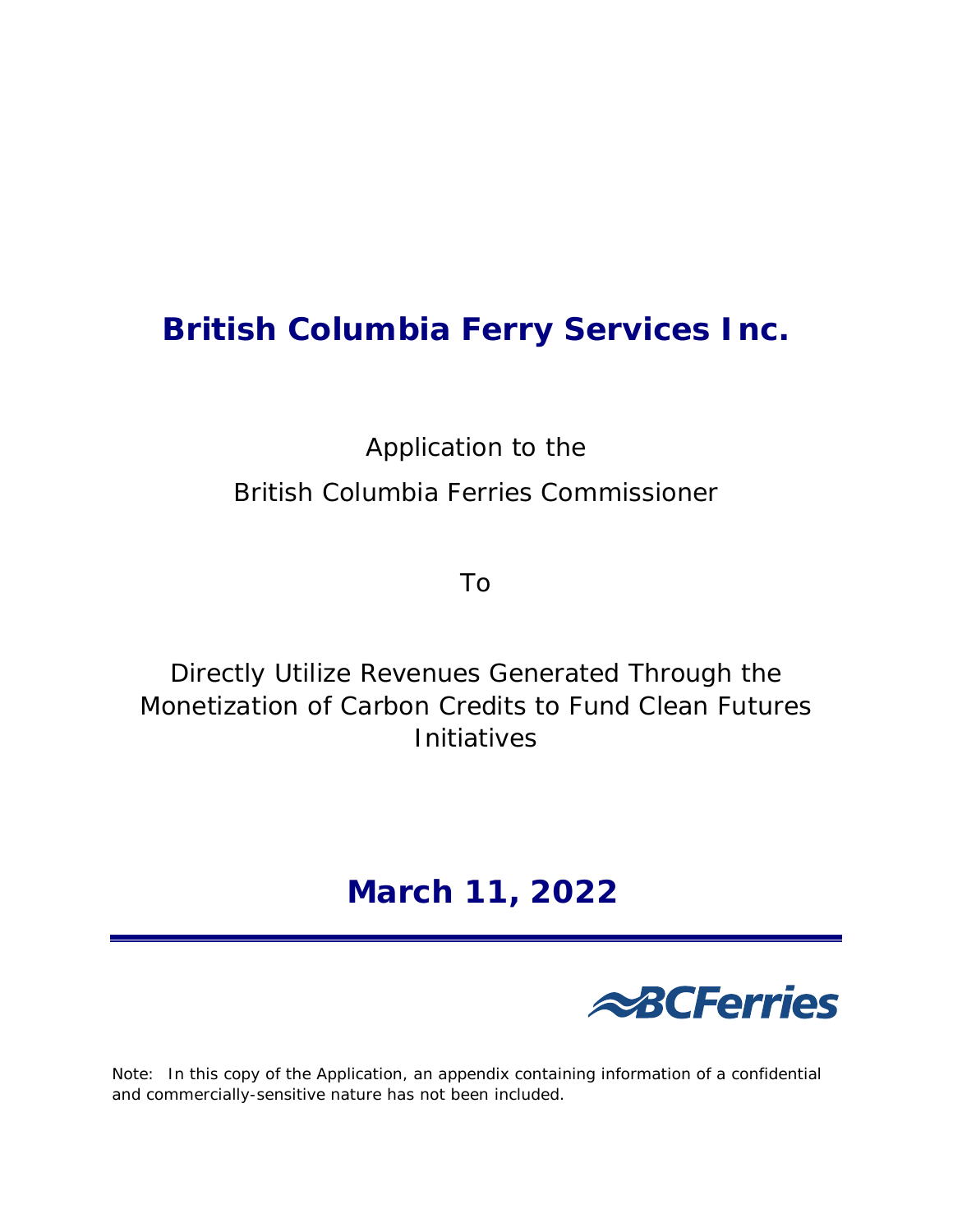

# **Table of Contents**

#### **CONTENTS**

| 1.1                                                                 |                                                                                  |
|---------------------------------------------------------------------|----------------------------------------------------------------------------------|
| 1.2                                                                 |                                                                                  |
| 1.3                                                                 |                                                                                  |
| 1.4                                                                 |                                                                                  |
| 1.5                                                                 | Additional Opportunities to Lower/Eliminate Emissions and Earn Carbon Credits  7 |
|                                                                     |                                                                                  |
| 2.1                                                                 |                                                                                  |
| 2.2                                                                 |                                                                                  |
| 2.3                                                                 | Request is Consistent with the Coastal Ferry Act and Beneficial to Ferry Users9  |
|                                                                     |                                                                                  |
| Appendix A - Treatment of Carbon Credit Revenues, EES Consulting 13 |                                                                                  |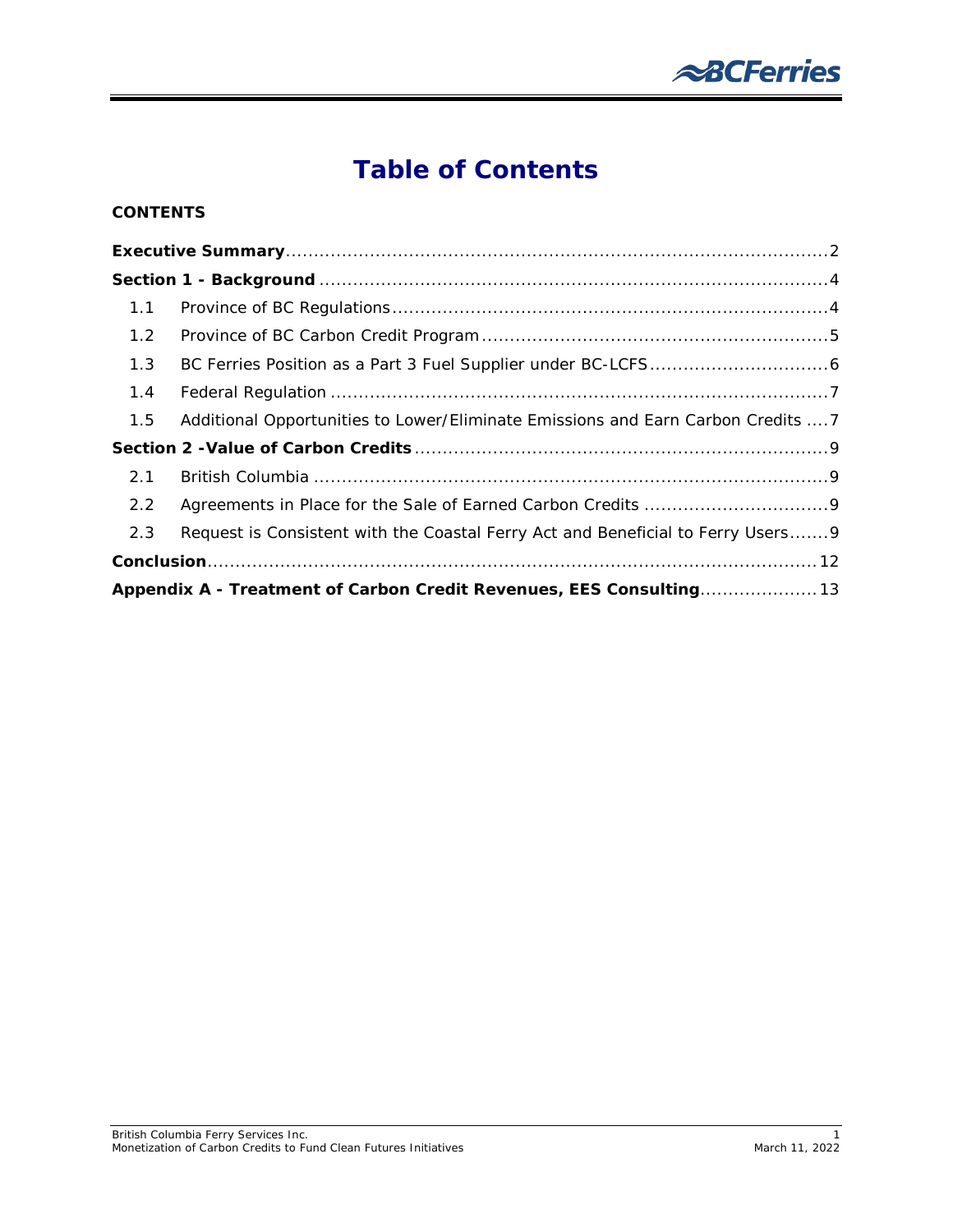

### **Executive Summary**

<span id="page-2-0"></span>The Province of British Columbia has implemented the BC Low Carbon Fuel Standard ("BC-LCFS") to reduce the carbon intensity of fuels. Under the BC-LCFS, Part 3 fuel suppliers like British Columbia Ferry Services Inc. ("BC Ferries" or the "Company") are required to meet these targets or incur financial penalty. Part 3 fuel suppliers who perform well, by having carbon emissions lower than these targets, are able to avoid penalties and are eligible to earn carbon credits and sell them to those exceeding the targets. This provides an opportunity to Part 3 fuel suppliers to earn revenue through the sale of surplus credits to offset the cost of transitioning to lower carbon intense fuels.

In early 2021, BC Ferries began to procure its own natural gas, thereby becoming recognized as a Part 3 fuel supplier. The Company has submitted its first two carbon intensity compliance reports and is awaiting approval and the award of earned carbon credits. BC Ferries is seeking the British Columbia Ferries Commissioner's (the "Commissioner") authorization to directly utilize revenue generated through the sale of earned carbon credits to reinvest in emission reduction initiatives. BC Ferries is requesting approval for:

*The establishment of a Carbon Reduction Investment Account ("CRIA") to be funded through the sale of carbon credits, earned through activities such as its purchases of natural gas and use of LNG, to partially fund further infrastructure investments, such as the electrification of the Island class vessels.*

The order sought from the Commissioner is consistent with section 38(1)(a.1) of *the Coastal Ferry Act*, which stipulates "ferry operators are to be encouraged to meet provincial greenhouse gas emission targets in their operations and when developing capital plans", the intent of the Province's carbon credit program, and regulatory mechanisms used by BC utilities and elsewhere.

Ferry customers will also benefit financially over time under the proposed approach, as it will reduce the Company's incremental borrowing needs to fund the capital investments required to reduce carbon emissions, and provide the opportunity for the Company to earn additional carbon credits. These benefits will minimize potential future fare increases for ferry customers resulting from the costs related to emission reduction investments. EES Consulting Inc. (see Appendix A) has calculated that creating the proposed CRIA is expected to provide financial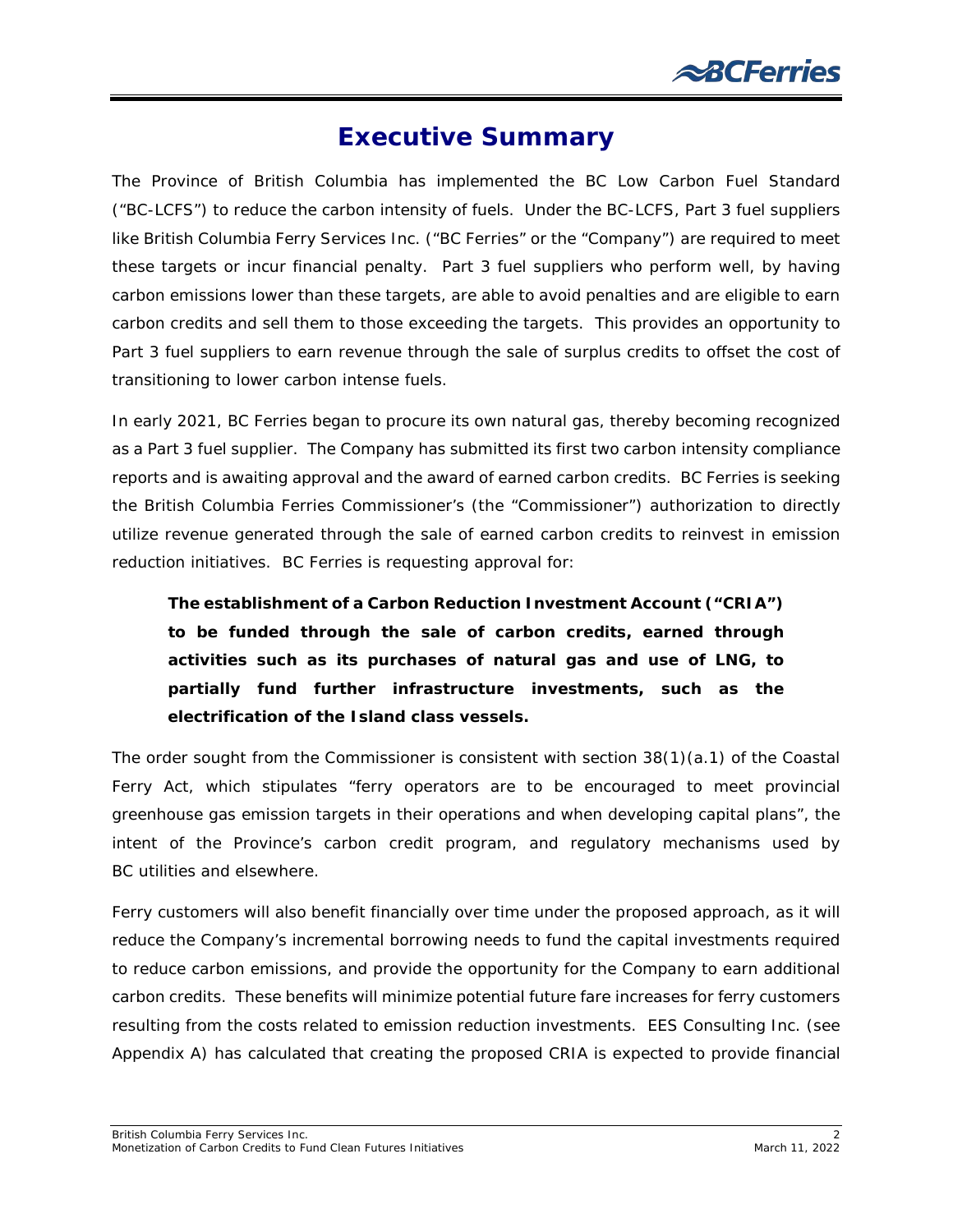

savings of \$24 million to customers over the 2022 through 2045 period as it relates to credits earned through its purchases of natural gas through fiscal 2025.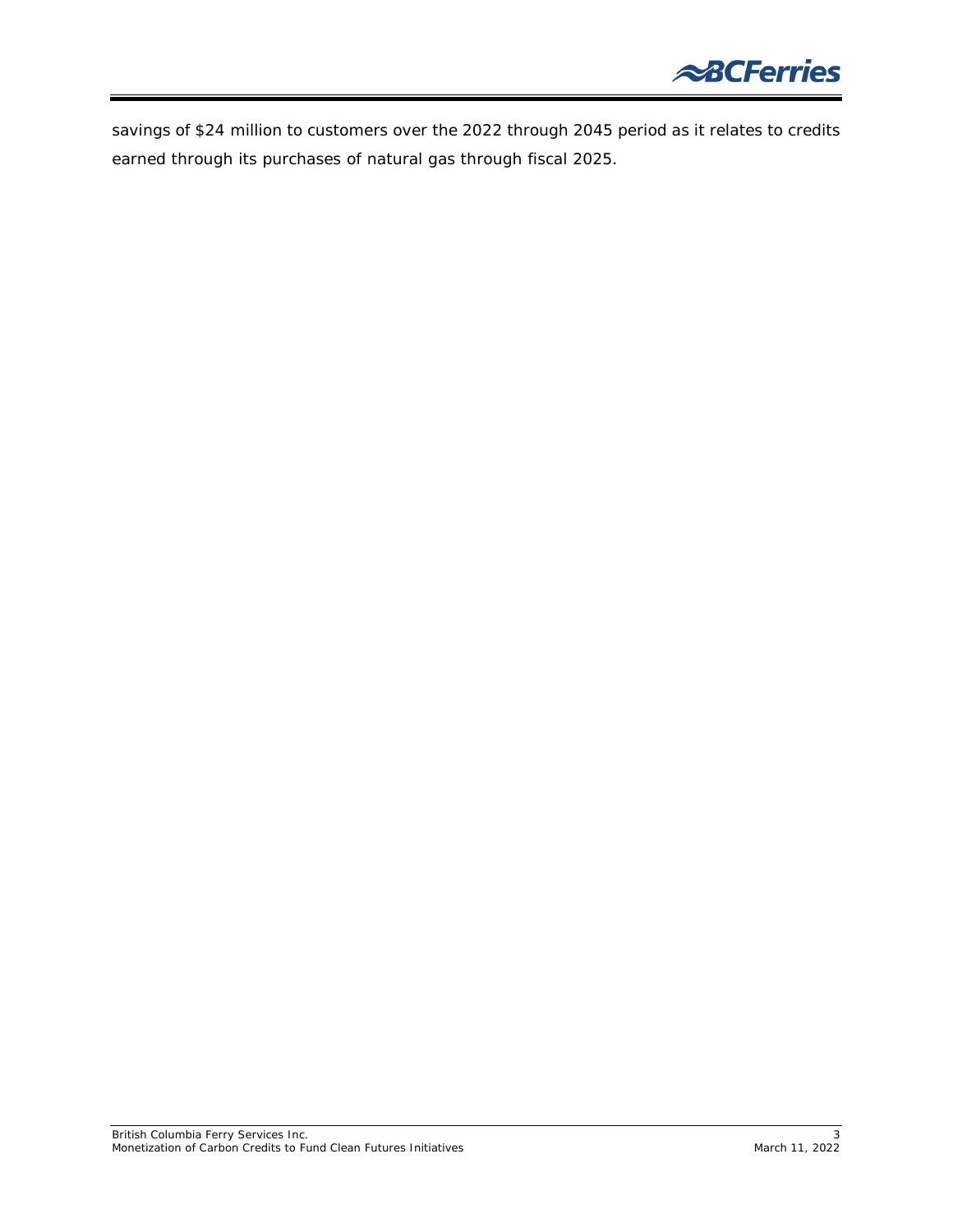### **Section 1 - Background**

<span id="page-4-0"></span>In recognition that greenhouse gas ("GHG") emissions are a primary contributor to climate change, the federal and provincial governments have implemented a number of legislative and regulatory measures to achieve targeted emissions reductions. In support of these measures, the Province has implemented a carbon credit program to incentivize transportation fuel suppliers to achieve emission reductions, and the federal government is currently implementing a similar market across Canada.

#### <span id="page-4-1"></span>**1.1 Province of BC Regulations**

In 2010, the Province enacted the *Clean Energy Act* to achieve electricity selfsufficiency, reduce greenhouse gas emissions, promote the switch to cleaner energy sources, reduce waste and encourage economic development.

The *Clean Energy Act* is supported through the *Greenhouse Gas Reduction (Renewable and Low Carbon Fuel Requirements) Act* (the "Act") and the Renewable and Low Carbon Fuel Requirements Regulation (the "Regulation"), together known as the BC Low Carbon Fuel Standard. Part 3 of the Act addresses low carbon fuel requirements and the application process to become a Part 3 fuel supplier. A Part 3 fuel is considered any low-carbon fuel that is incentivized under the BC-LCFS – more specifically, any gasoline or diesel class fuel that does not include an energy source that is excluded by the Regulation.

Carbon intensity is defined as a measure of GHG emissions that occurs from producing and consuming transportation fuel over the complete emissions lifecycle. The Regulation defines the lifecycle of transportation fuel to include 12 GHG emission components ranging from fuel dispensing and production to storage, leaks and vehicle and vessel operations. The less the carbon intensive the activity, the lower the impact to the environment from GHG emissions.

To reduce the carbon intensity of fuels by 20 percent by 2030, as compared to 2020, the BC-LCFS has established progressively more stringent annual fuel carbon intensity ("CI") reduction targets through to that year. These targets are currently under review, and potentially will be strengthened so that the carbon intensity of fuels will need to be reduced by *30* percent. To achieve these targets, the BC-LCFS imposes low carbon fuel requirements on Part 3 fuel suppliers, which are defined as a person that sells Part 3 fuel for the first time, or uses it before such sale, after it is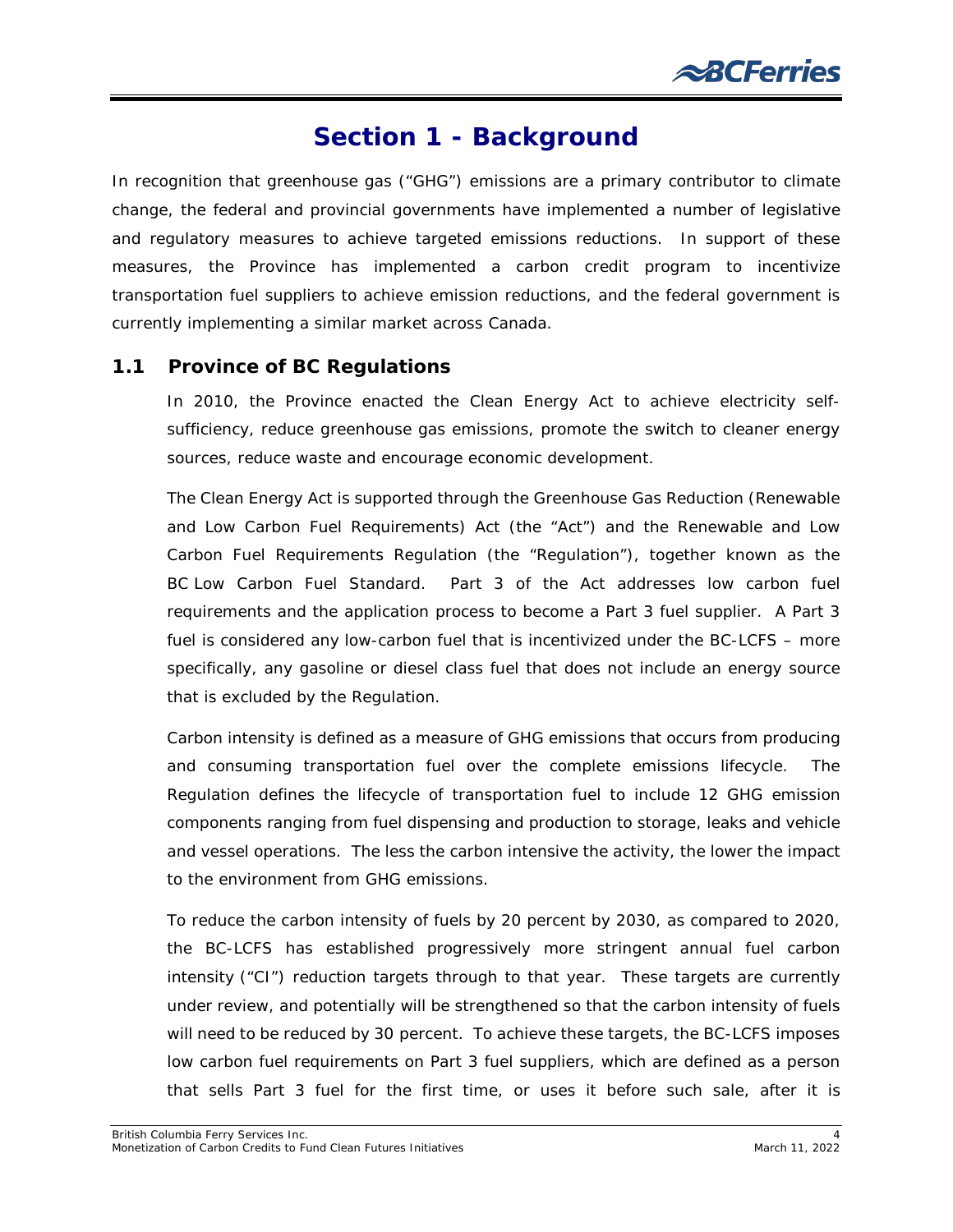manufactured in or brought into BC. As discussed in Section 1.3 below, BC Ferries is a Part 3 fuel supplier.

The requirements imposed on Part 3 fuel suppliers include:

- Annual carbon intensity limits; and
- Minimum renewable content in gasoline and diesel.

Part 3 fuel suppliers are required to maintain a net zero (or credit) carbon intensity compliance balance to avoid financial penalties. This creates a financial incentive to choose a lower carbon intensive fuel and to invest in cleaner transportation fuel.

Part 3 fuel suppliers meet their targets when they generate or acquire credits equal to or greater than the number of debits they generate or acquire. The formula is as follows:

#### **Credit or Debit = (CI class x EER fuel – CI fuel) x EC fuel/1,000,000**

Where:

CI Class = the prescribed carbon intensity limit for the compliance period for the class of fuel of which the fuel is a part;

EER Fuel = the prescribed energy effectiveness ratio for that fuel in that class of fuel;

CI Fuel  $=$  the carbon intensity of the fuel (generated or acquired); and

EC Fuel  $=$  the energy content of the fuel calculated in accordance with the regulations.

#### <span id="page-5-0"></span>**1.2 Province of BC Carbon Credit Program**

A market for carbon credits arose in BC from the regulated obligation either to remain carbon intensive compliant or incur a financial penalty. The Ministry of Energy, Mines and Low Carbon Innovation established a carbon credit program as a further incentive to reduce GHG emissions. Under the Act, Part 3 fuel suppliers are able to generate carbon credits by manufacturing or importing fuel with a carbon intensity below the levels outlined in the Regulation. Validated credits can then be used to offset debits, or sold to others needing to offset their debit position, to achieve the reduction targets and avoid penalties.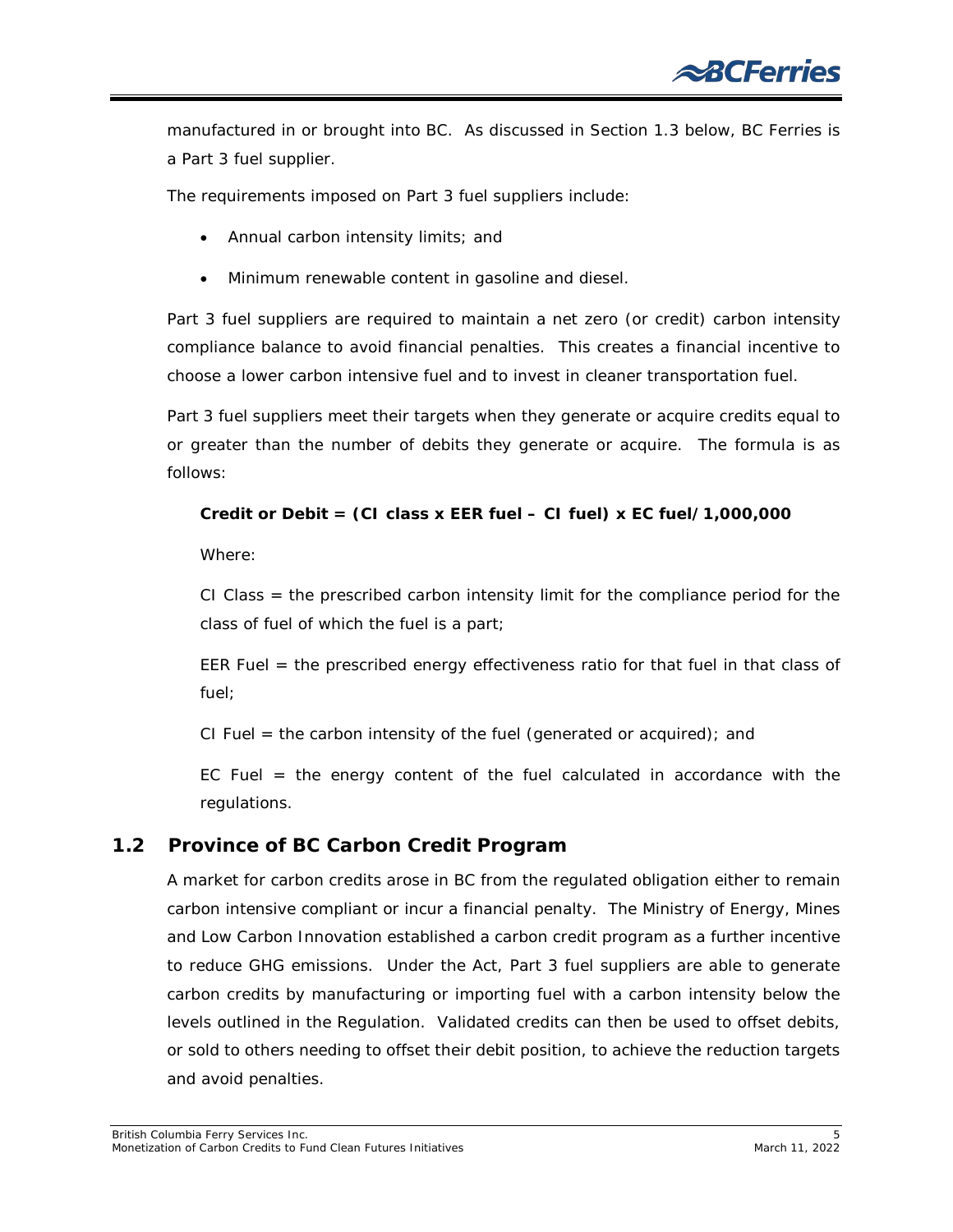This provides the opportunity to Part 3 fuel suppliers like BC Ferries to earn revenue through the sale of surplus credits to offset the cost of transitioning to lower carbon intense fuels. The actual sale price of carbon credits is determined by supply and demand, with the cost of non-compliance determined by the Province.

#### <span id="page-6-0"></span>**1.3 BC Ferries Position as a Part 3 Fuel Supplier under BC-LCFS**

Under the BC-LCFS, the carbon intensity of natural gas and LNG is below the established targets for carbon emissions. As natural gas requires compression, or liquefaction, before it can be used in transportation, it is considered to be "manufactured" at the time it is compressed, liquefied, or otherwise processed. As such, natural gas is designated as a Part 3 fuel.

BC Ferries currently operates a fleet of thirty-two vessels, with five currently operating on LNG. The Company replaced two retired diesel-consuming vessels with three Salish class LNG/diesel dual fuel vessels in 2016 and 2017, and converted its two Spirit class vessels to LNG/diesel dual fuel during their mid-life upgrades in 2018 and 2019. Additionally, a fourth Salish class LNG/diesel dual fuel vessel is expected to enter service in 2022 to replace a retiring diesel vessel.

Until recently, BC Ferries was required to purchase its natural gas from FortisBC, due to FortisBC's regulated minimum contract threshold requirements under its British Columbia Utilities Commission-approved tariff. FortisBC was regulated to require a minimum of 1,825,000 GJ/yr be purchased by customers in order to provide transportation and liquefaction services (BC Ferries currently requires approximately 1,000,000 GJ/yr). This framework meant that under the BC-LCRS, FortisBC (and not BC Ferries) was the Part 3 fuel supplier.

On September 16, 2019, the British Columbia Utilities Commission approved an application from FortisBC to allow their contract demand threshold to be reduced from 1,825,000 GJ/yr to 182,500 GJ/yr. This ruling allowed qualified customers to manage their own supply independently, or through a gas marketer, rather than through FortisBC.

These recent changes enabled BC Ferries to procure its own natural gas, and then to contract with FortisBC to liquefy the natural gas into LNG and transport it to BC Ferries for use in its fleet. As a result, in January 2021 BC Ferries enlisted the services of a gas marketer to procure its own natural gas and placed itself in a position to be defined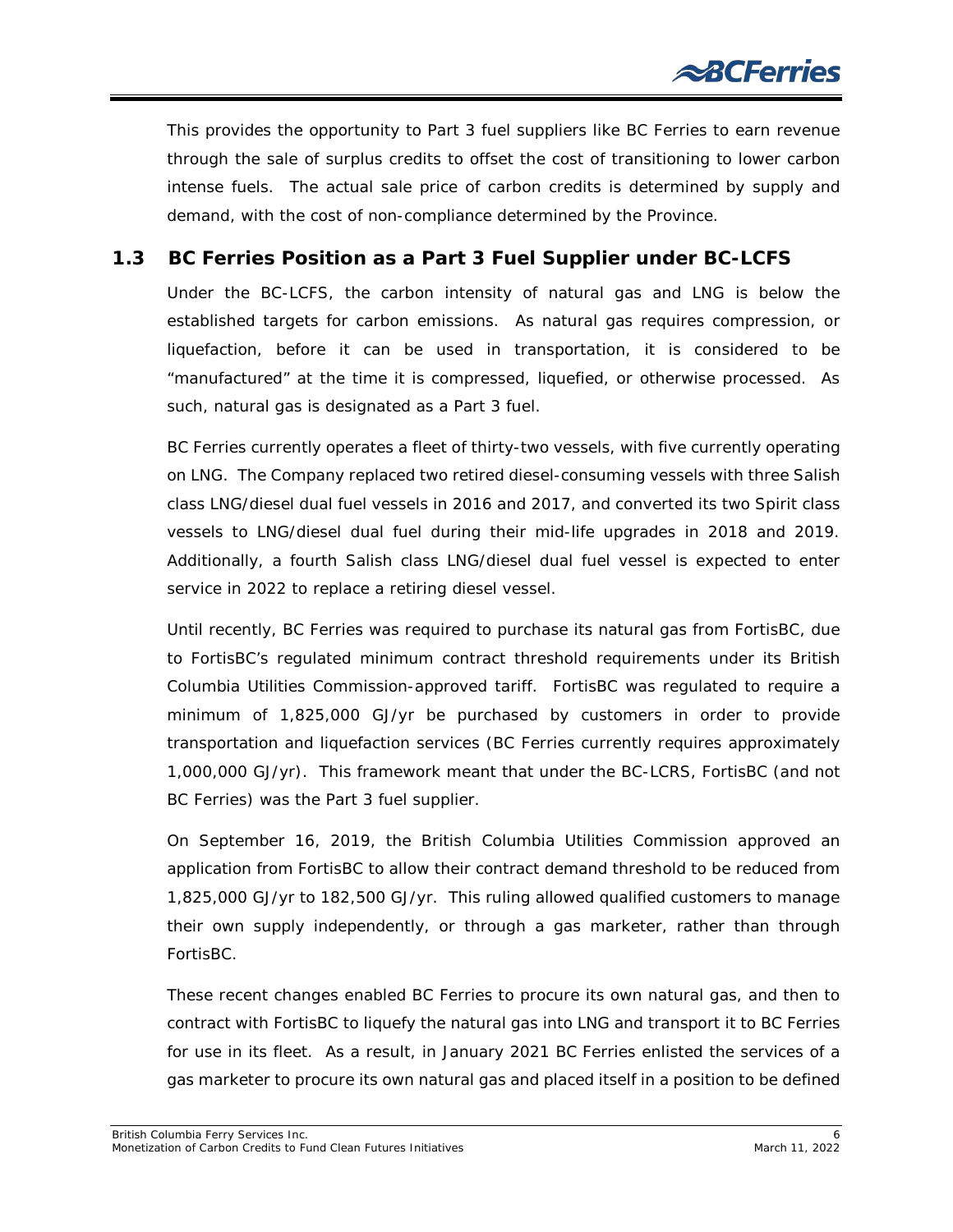as a Part 3 fuel supplier under the BC-LCFS and eligible to earn carbon credits for using LNG.

In April 2021, BC Ferries submitted its first compliance report to the Ministry of Energy Mines and Low Carbon Innovation and, subsequently became listed as a Part 3 fuel supplier in July 2021. The Company is now awaiting approval and validation of its carbon credit compliance report.

BC Ferries expects to continue to generate credits for its natural gas purchases on a declining basis until the carbon intensity of LNG becomes equal to or exceeds the declining carbon intensity of the regulated compliance target. This is currently forecast to occur in approximately 2031/2032. Anticipated updates to the regulated compliance targets and the carbon intensity calculations would shorten the time horizon by an estimated two years.

#### <span id="page-7-0"></span>**1.4 Federal Regulation**

The federal government is currently finalizing a Canada wide fuel standard, called the Canada Clean Fuel Standard ("CFS"). The CFS is designed to reduce Canada's greenhouse gas emissions by an expected 30 percent by 2030, as compared to the base year of 2005. The federal government has released its draft of the CFS and has completed public consultations. The final regulations were expected to be published in late 2021, with implementation scheduled for December 2022. The CFS will exist concurrently with BC-LCFS, meaning fuel suppliers will need to comply with both the federal and provincial regimes.

In conjunction with the CFS, Canada is also implementing a nationwide marketplace to trade carbon credits, currently called the Federal Greenhouse Gas Offset System. Much like the BC-LCFS, BC Ferries may qualify for credits under the federal program.

#### <span id="page-7-1"></span>**1.5 Additional Opportunities to Lower/Eliminate Emissions and Earn Carbon Credits**

BC Ferries is currently assessing the financial feasibility of fully electrifying its Island class vessels. This program is separated into two stages. The first stage includes converting the Company's existing diesel-hybrid six Island class vessels to fully electric, including upgrades to shore-side terminal and electrical infrastructure, and is contingent upon BC Ferries receiving appropriate federal funding. The Commissioner has approved the Company's application under section 55 of the *Coastal*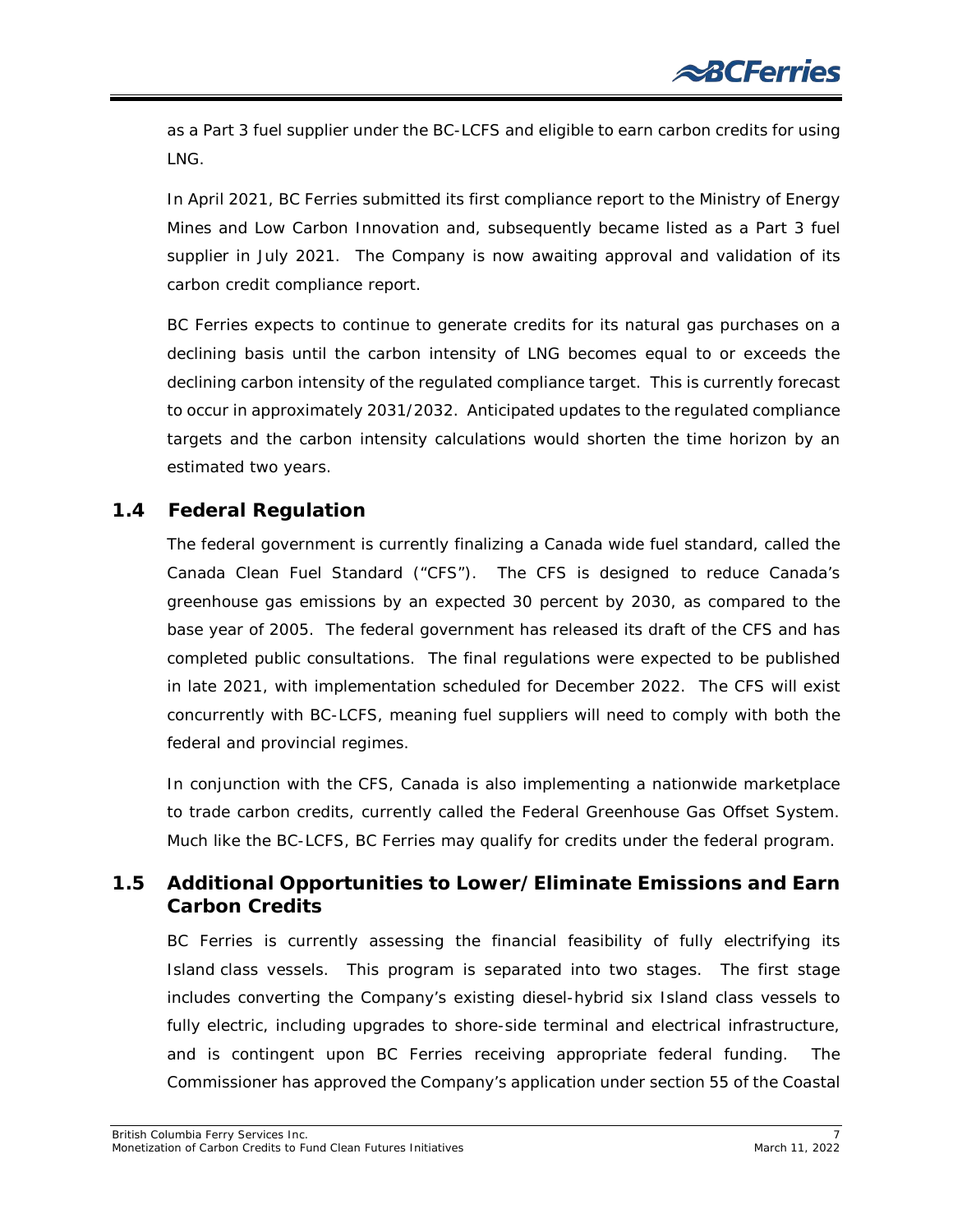*Ferry Act* for a proposed capital expenditure for stage one (Order 21-01). Stage two would include acquiring seven more Island class vessels and implementing them as fully electric as part of the Company's vessel replacement program.

In partnership with BC Hydro, BC Ferries recently submitted and received some funding for stage one of the Island Class Electrification Program under the Province's Part 3 agreement program, whereby Part 3 fuel suppliers are awarded credits for investment in low carbon fuel initiatives that increase the adoption of lower carbon intensive fuels used for transportation. The awarded credits are to be used towards the conversion investment to support the adoption of Part 3 fuels that reduce GHGs.

Stage 1 is in the detailed engineering and design phase, and is awaiting additional funding to proceed. Once completed, BC Ferries will have the potential to claim additional carbon credits by utilizing lower carbon intensive electricity in place of diesel, estimated at 17,500 carbon credits per year over a five-year period.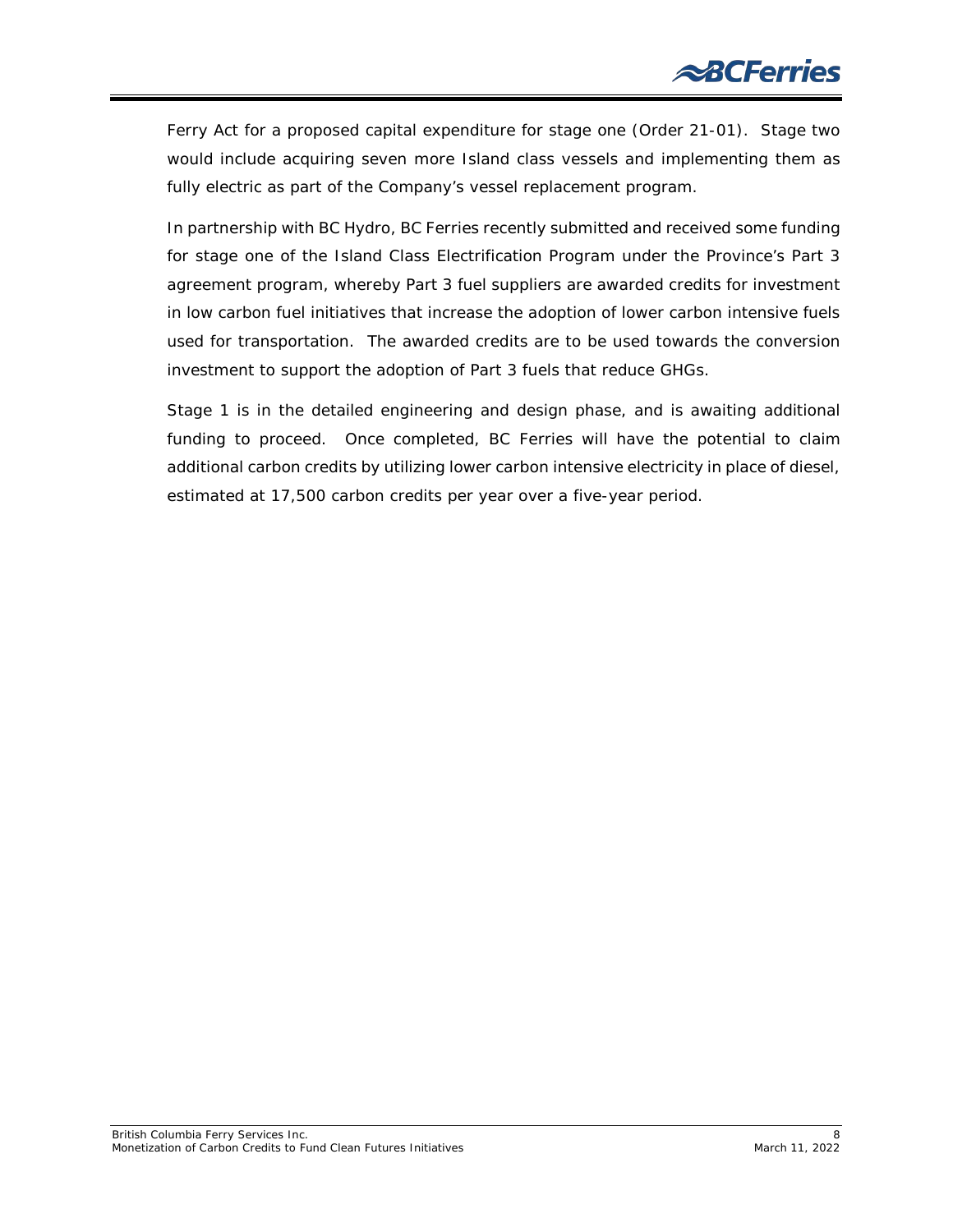# **Section 2 -Value of Carbon Credits**

#### <span id="page-9-1"></span><span id="page-9-0"></span>**2.1 British Columbia**

The value of carbon credits in the BC market is based on a supply and demand model.

In prior years (2013-2017) there was a net surplus of carbon credits. However, as carbon intensity targets have declined, the penalties issued through carbon debits are now exceeding carbon credits. To remain in compliance, fuel suppliers have been willing to pay a premium for carbon credits. Where the penalty for non-compliance is currently \$200 per debit, carbon credit values in calendar year 2020 were between \$32.50-\$385.20 per credit, and \$85.00-\$493.50 per credit for the first half of calendar year 2021.

It is uncertain how the market will respond as the regulated allowable carbon intensity continues to decline. Demand for credits may escalate, along with the price, or fuel suppliers may be willing to become non-compliant and pay the corresponding penalty.

It is important to note that the listed value of credits sold in any given time period may not reflect current market pricing, and that the wide range in value can be attributed to longstanding contracts between suppliers that span several years.

#### <span id="page-9-2"></span>**2.2 Agreements in Place for the Sale of Earned Carbon Credits**

The Company expects to generate carbon credits from its use of lower carbon intensive energy sources. In anticipation of these awarded credits, BC Ferries entered into a credit purchase and sale agreement with an interested party whereby BC Ferries committed to sell up to 20,000 validated carbon credits earned in calendar year 2021.

#### <span id="page-9-3"></span>**2.3 Request is Consistent with the** *Coastal Ferry Act* **and Beneficial to Ferry Users**

BC Ferries developed a Clean Futures Plan (2019) to reduce GHGs and to contribute to the Province's CleanBC plan. The plan focuses on the use of low carbon-intensive energy, maximizing energy efficiencies, and reducing emissions from waste. To meet these objectives, the plan recognizes the need for collaboration and partnerships with provincial and federal regulatory bodies, along with significant investment in advancing cleaner technologies.

BC Ferries expects to earn revenue generated from the sale of earned carbon credits, currently through its purchases of natural gas and the use of LNG. This revenue could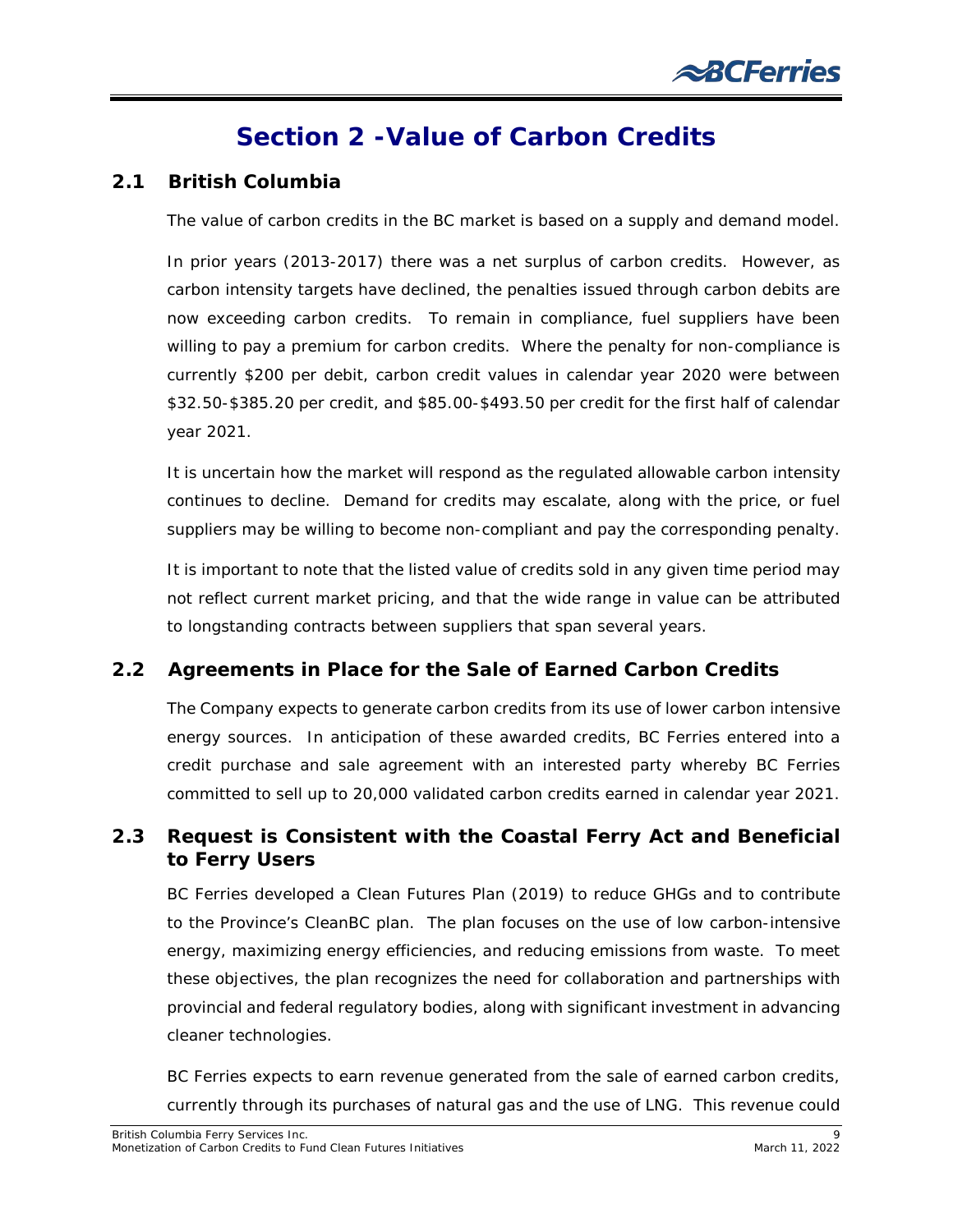be recognized as general ancillary revenue, which, as with all such revenue, is included in the determination for future price caps. Alternatively, the revenue may be used as an offset to fuel costs and therefore included in the fuel deferral account.

Instead, BC Ferries' proposal to the Commissioner would see the utilization of the revenue generated from the sale of earned carbon credits to partially fund investments in the infrastructure identified in its Clean Futures plan and progress GHG emissions reduction. Specifically, BC Ferries' proposal is:

### *The establishment of a Carbon Reduction Investment Account ("CRIA") to be funded through the sale of carbon credits, earned through activities such as its purchases of natural gas and use of LNG, to partially fund further infrastructure investments, such as the electrification of the Island class vessels.*

This proposal supports the public interest and aligns with section  $38(1)(a.1)$  of the *Coastal Ferry Act*, which stipulates "ferry operators are to be encouraged to meet provincial greenhouse gas emission targets in their operations and when developing capital plans".

Consistent with this, utilizing the proceeds from earned carbon credits towards further investment in GHG emission reductions also assists in meeting the intent of the provincial carbon credit program. The carbon credit program(s) is intended to promote investments that carry a high capital cost to lower the CI of fuels consumed in BC, and more broadly, manufactured or imported into Canada.

Moreover, the proposed mechanism and approach operates in such a way as to benefit ferry users over time by lowering fare increase requirements for costs related to emission reduction investments. By directly investing revenues generated through earned carbon credits, further emission reduction investments support the interests of ferry users by requiring less incremental borrowing and providing the opportunity to earn additional carbon credits and corresponding revenue, through the use of electricity. This brings these benefits in a way that is consistent with how other regulators are addressing similar considerations.

To confirm this benefit, BC Ferries engaged EES Consulting, experts in cost of service and rate design in regulated environments, to assess the benefits of using carbon credit revenue to fund the capital cost associated with stage 1 of the Island Class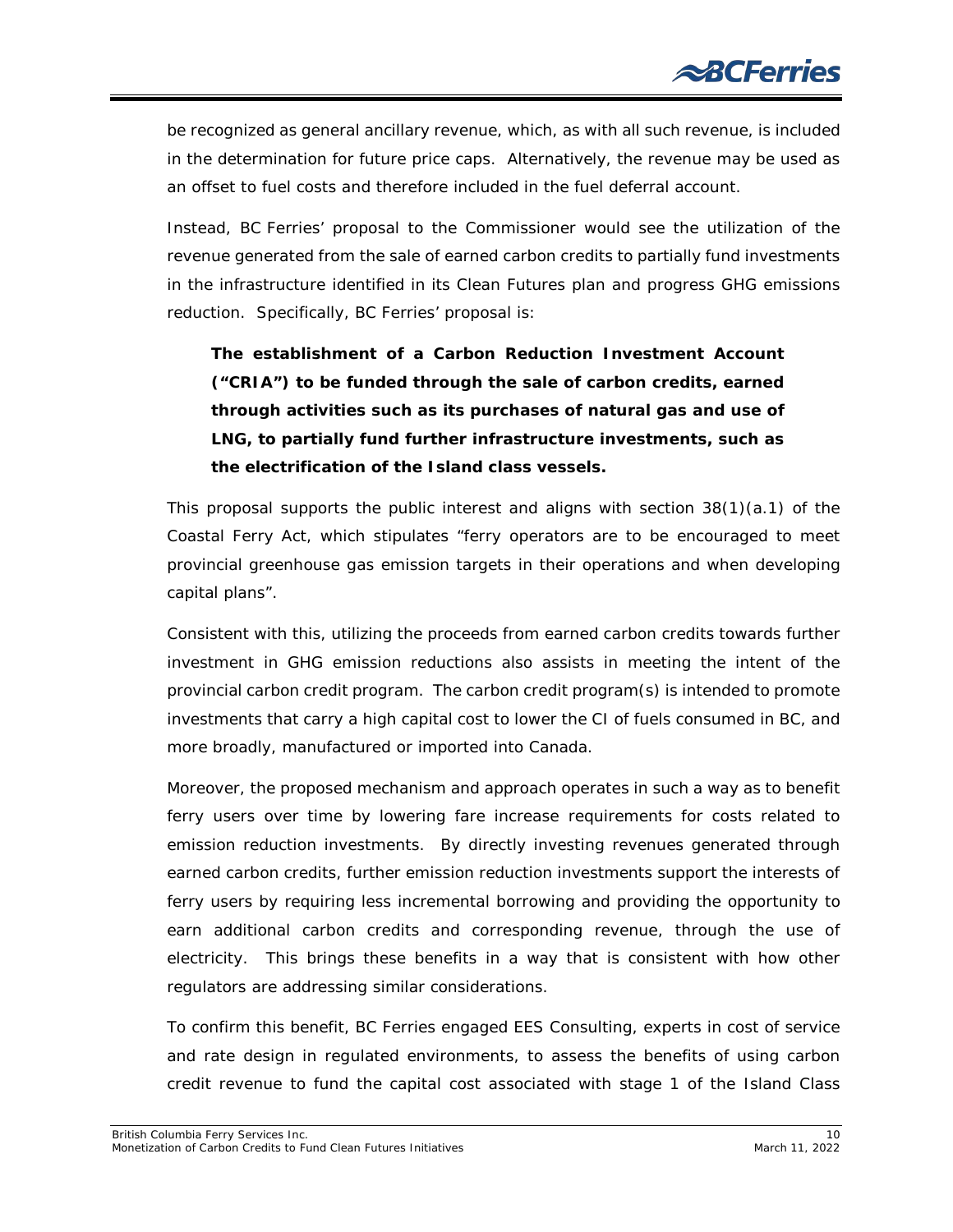Electrification Program. EES Consulting's complete report is provided at Appendix A. Their analysis indicates material savings by using carbon credit revenue to fund the electrification program, which in turn, reduces upward pressure on fares:

*Creating the proposed CRIA is expected to provide financial savings of \$24 million to customers over the 2022 through 2045 period. These savings result from BC Ferries being able to lower the price caps on fares due to the reduction in capital costs funded by the capital credits revenues of roughly \$24 million expected between 2022 and 2025.*

EES Consulting further noted that while other regulatory precedents are not exactly the same as BC Ferries' proposed CRIA, the overall intent of the Company's proposal is consistent with other regimes:

*While the precedents reviewed are not identical to the proposed CRIA for BC Ferries, they do reflect the overall intent of deferring revenues and/or expenses into a future time period to better reflect the long-term benefits of low carbon activities. Because of the clean energy goals of the Province, treatment of activities that reduce greenhouse gas or otherwise promote clean air goals are awarded regulatory treatment that allows for both costs and benefits of activities to be spread over a longer time frame than for other types of activities.* 

*By looking at a longer-term approach, the long-term nature of clean energy projects is recognized, incentives are allowed to encourage spending on clean energy projects, and rate impacts are reduced in the short term to alleviate the impediments to clean energy spending.* 

*These are the same goals and objectives BC Ferries relied on when developing its proposal for the CRIA. By using the revenues from the carbon credits during the short term to help fund the Electrification program, the short-term rate impacts of the program are reduced in*  exchange for the long-term financial benefits associated with lower fuel *costs and increased carbon credit revenues. While the proposal makes sense from a financial perspective over the long term, it provides even greater value when the resulting reductions in GHG are considered.*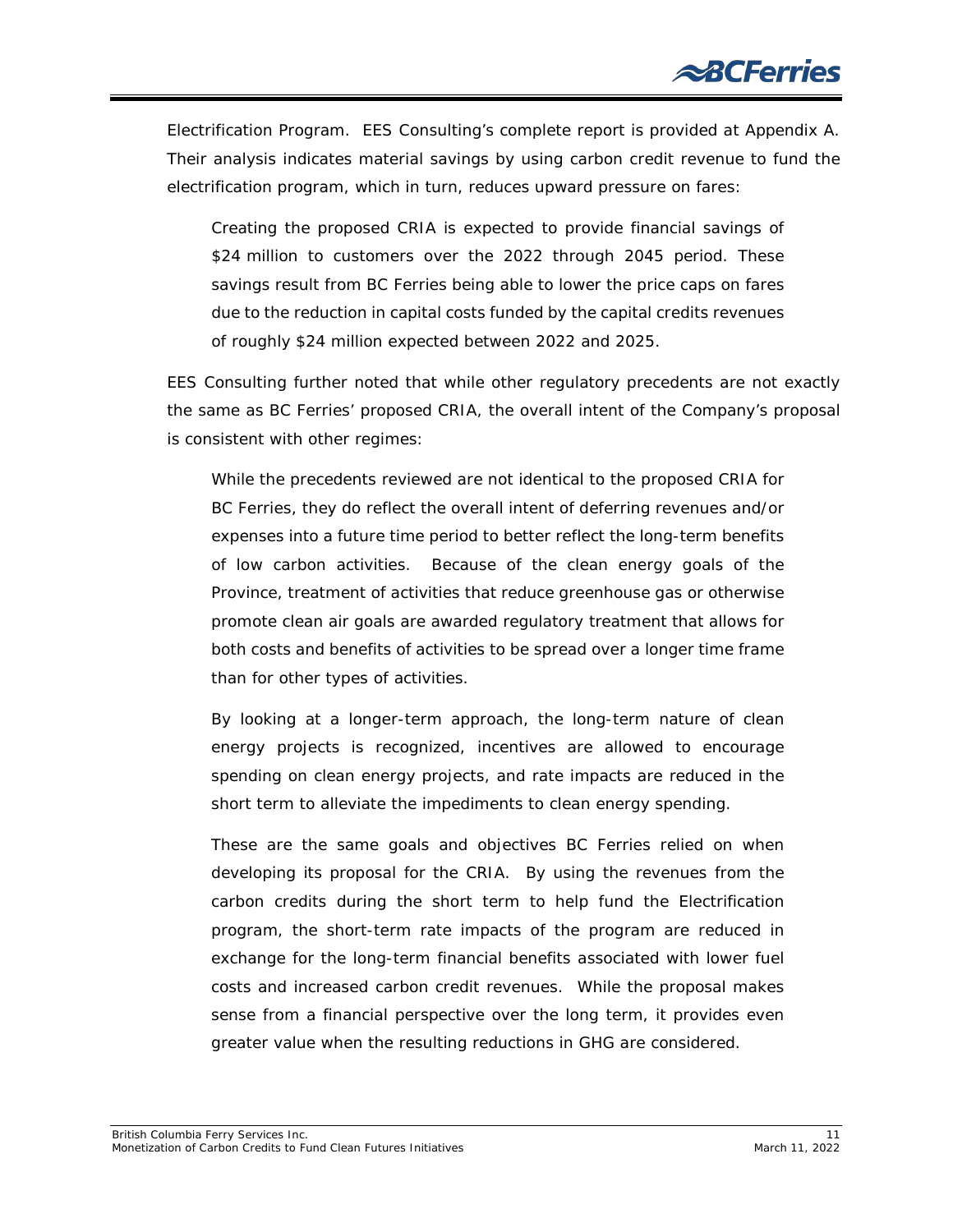### **Conclusion**

<span id="page-12-0"></span>Regulatory accounts have been part of the regulatory framework for BC Ferries since 2004, when the Commissioner first approved BC Ferries' fuel deferral account, $1$  and are routinely used in economic (rate and price) regulation. A Carbon Reduction Investment Account supports the public interest, a principle now enshrined in the *Coastal Ferry Act*, by enabling the Company to reinvest the proceeds generated through the Provincial carbon credit program in initiatives to lower GHG emissions, as intended by the program, while at the same time lowering fare increase requirements to ferry users.

BC Ferries is to be encouraged under section 38(1)(a.1) of the *Coastal Ferry Act* to meet provincial greenhouse gas emission targets in its operations and when developing capital plans. Pursuant to section 38(5)(a) of the same Act, the Commissioner may order the Company to prepare a plan to indicate how it proposes to achieve an outcome, proposed by it, that is consistent with the objectives of that Act. Section 38(6) provides the authority to the Commissioner to approve the plan.

For the reasons set out above, BC Ferries submits that the Commissioner grant the requested order by requiring the creation of a Carbon Reduction Investment Account to achieve the outcome of this plan. In light of the time sensitivity associated with capturing the value of the credits and directing the revenue proceeds from their sale in support of the Island Class Electrification Program, BC Ferries respectfully requests that the Commissioner determine this application by April 30, 2022.

<span id="page-12-1"></span><sup>&</sup>lt;sup>1</sup> The Commissioner approved the account by order dated September 28, 2004 and it has remained in place ever since, providing significant benefits to both ferry users and BC Ferries. The *Coastal Ferry Act* was later amended in 2012 to explicitly acknowledge the Commissioner's jurisdiction.